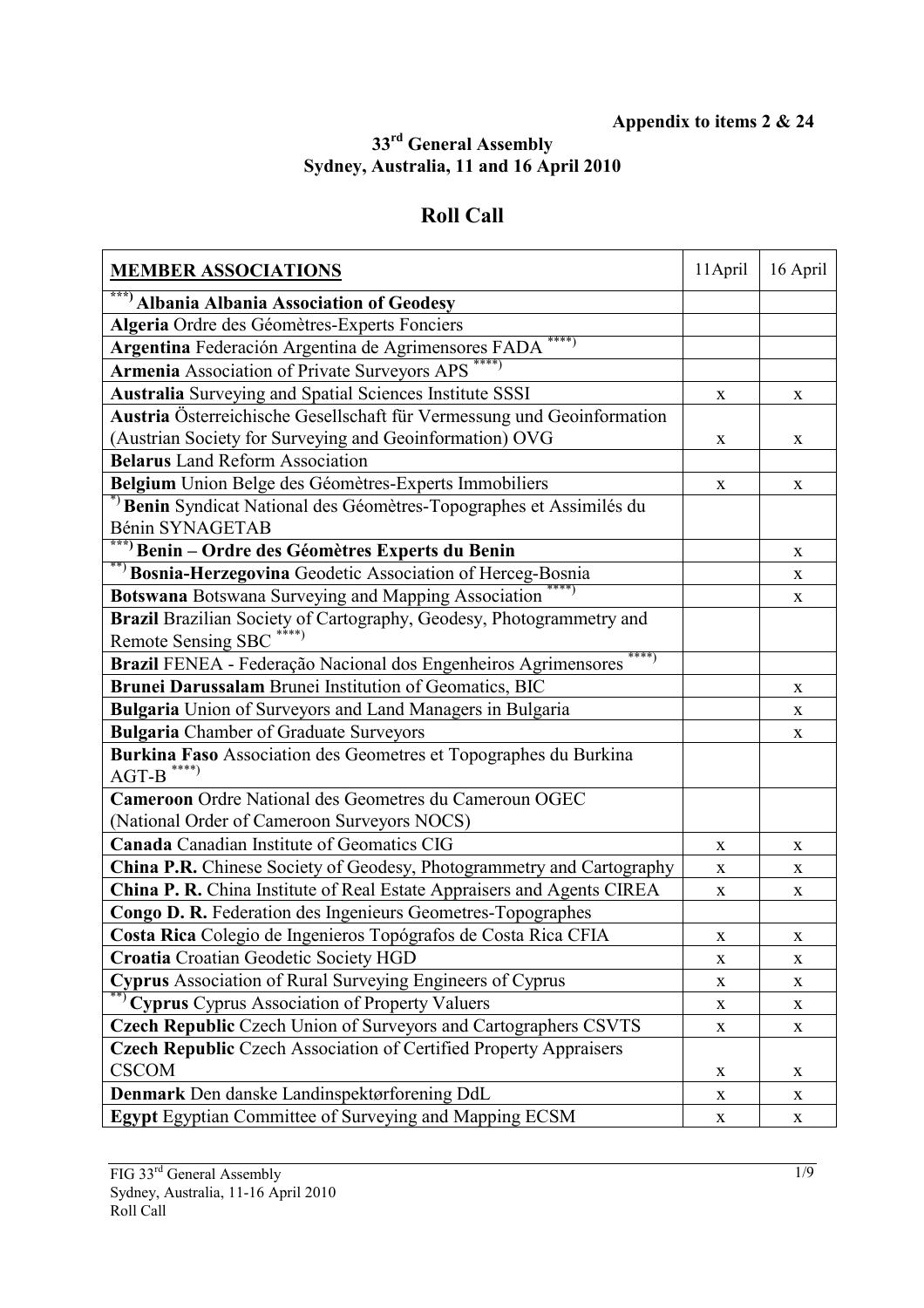| Estonia Eesti Geodeetide Ühing EGÜ                                        |              |              |
|---------------------------------------------------------------------------|--------------|--------------|
| (Association of Estonian Surveyors)                                       |              |              |
| Fiji Fiji Institute of Surveyors                                          |              | X            |
| Finland Suomen Maanmittausinsinöörien Liitto MIL                          |              |              |
| (The Finnish Association of Surveyors)                                    | X            | X            |
| Finland Maanmittausalan ammattikorkeakoulu- ja opistoteknisten Liitto     |              |              |
| <b>MAKLI</b> ry                                                           | X            | X            |
| France Ordre des Géomètres-Experts OGE                                    | X            | X            |
| France Association Française de Topographie AFT                           |              |              |
| Georgia Society of Professionals of Land Information Technologies SPLIT   | X            | X            |
| Germany DVW - Deutscher Verein für Vermessungswesen - Gesellschaft        |              |              |
| für Geodäsie, Geoinformation und Landmanagement                           | X            | X            |
| Ghana Ghana Institution of Surveyors GhIS                                 | X            | X            |
| <b>Greece Technical Chamber of Greece TEE</b>                             | X            | $\mathbf X$  |
| Greece Hellenic Association of Rural and Surveying Engineers HARSE        | X            | X            |
| Hong Kong SAR, China The Hong Kong Institute of Surveyors HKIS            | $\mathbf X$  | $\mathbf X$  |
| Hong Kong SAR, China The Hong Kong Institution of Engineering             |              |              |
| <b>Surveyors HKInstES</b>                                                 | $\mathbf X$  | $\mathbf X$  |
| <b>Hungary</b> Hungarian Society of Surveying, Mapping and Remote Sensing |              |              |
| <b>MFTTT</b>                                                              | X            | X            |
| Indonesia Ikatan Surveyor Indonesia ISI                                   |              | X            |
| Iran, Islamic Republic Iranian Society of Surveyors ISS                   |              |              |
| <b>Ireland</b> The Society of Chartered Surveyors SCS                     |              |              |
| <b>Ireland</b> The Irish Institution of Surveyors IIS                     |              |              |
| <b>Israel Association of Licensed Surveyors in Israel ALSI</b>            | $\mathbf X$  | $\mathbf X$  |
| Italy Consiglio Nazionale Geometri e Geometri Laureati CNGGL              | X            | X            |
| Jamaica The Land Surveyors Association of Jamaica LSAJ                    |              | $\mathbf{X}$ |
| Japan Nippon Sokuryosha Renmei                                            |              |              |
| (Japan Federation of Surveyors JFS)                                       | X            | X            |
| Kenya Institution of Surveyors of Kenya ISK                               | X            | $\mathbf X$  |
| Korea, Republic of Korea Confederation of Surveyors                       | $\mathbf X$  | $\mathbf X$  |
| Kosovo Kosova Association of Surveyors                                    | $\mathbf X$  | $\mathbf X$  |
| Latvia Latvian Associations of Surveyors LMB                              |              | X            |
| Lebanon Ordre des Géomètres-Topographes du Liban                          | $\mathbf X$  | $\mathbf{X}$ |
| $***$ )<br>Lithuania Lithuanian Association of Surveyors LMA              |              |              |
| Lithuania Lithuanian Association of Property Valuers LTVA                 |              |              |
| Luxembourg Ordre Luxembourg des Géomètres OLG                             |              |              |
| Malaysia Association of Authorised Land Surveyors Malaysia AALSM          | X            | X            |
| Malta The Malta Institution of Surveyors                                  | $\mathbf X$  | $\mathbf X$  |
| *) Mexico Colegio de Ingenieros Topógrafos A.C. CITAC *****               |              |              |
| Mongolia Mongolian Association of Geodesy and Cartography MAGaC           |              | X            |
| Morocco Ordre National des Ingénieurs Géometres-Topographes ONIGT         | $\mathbf X$  | $\mathbf X$  |
| ** Nepal Nepal Institution of Chartered Surveyors                         | X            | $\mathbf{X}$ |
| Netherlands Geo-informatie Nederland GIN                                  | $\mathbf X$  | X            |
| New Zealand New Zealand Institute of Surveyors NZIS                       | $\mathbf{X}$ | X            |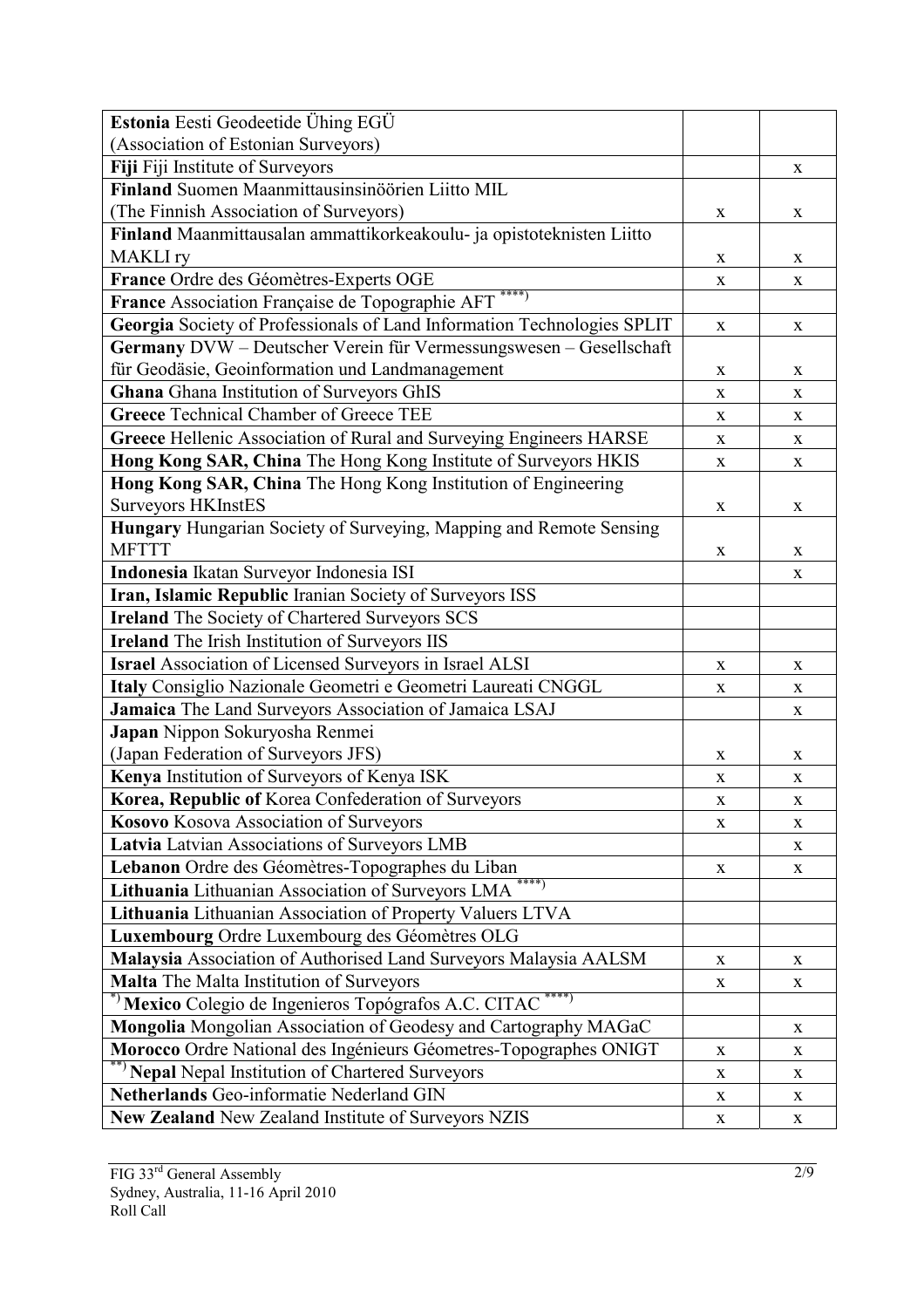| Niger Association des Géomètres Experts du Niger AGEN                        |              |             |
|------------------------------------------------------------------------------|--------------|-------------|
| Nigeria Nigerian Institution of Surveyors NIS                                | X            | X           |
| ****)<br>Nigeria The Nigerian Institute of Quantity Surveyors NIQS           |              |             |
| Norway Norges Jordskiftekandidatforening NJKF, faglig gruppe af Tekna        |              |             |
| and GeoForum                                                                 | X            | X           |
| $***)$<br>Palestinian Authority Licensed Surveyors Association in Palestine  |              |             |
| Papua New Guinea Association of Surveyors of Papua New Guinea                |              |             |
| <b>ASPGN</b>                                                                 |              |             |
| Philippines Geodetic Engineers of the Philippines, Inc.                      | $\mathbf X$  |             |
| Poland Stowarzyszenie Geodetow Polskich SGP                                  |              |             |
| <b>Association of Polish Surveyors</b>                                       |              | X           |
| Portugal Ordem dos Engenheiros, Colégio de Engenharia Geografica             |              |             |
| <b>ORDENG</b>                                                                |              |             |
| Order of Engineers - College of Geographical Engineering                     |              |             |
| Puerto Rico, USA Colegio de Ingenieros y Agrimensores de Puerto Rico         |              |             |
| <b>CIAPR</b>                                                                 |              |             |
| College of Engineers and Land Surveyors of Puerto Rico                       |              |             |
| Romania Union of Romanian Geodesy                                            |              |             |
| Romania Romanian Association of Private Surveyors APCGCR                     | $\mathbf X$  | $\mathbf X$ |
| Russian Federation Federal Service of State Registration, Cadastre and       |              |             |
| Cartography (Rosreestr)                                                      | X            | X           |
| Serbia Union of Surveying Engineers of Serbia                                | X            | X           |
| Slovak Republic Slovak Union of Surveyors and Cartographers                  |              |             |
| Slovak Republic Chamber of Surveyors and Cartographers KGK                   | $\mathbf X$  | $\mathbf X$ |
| Slovenia Association of Surveyors of Slovenia ZGS                            |              |             |
| South Africa South African Council for Professional and Technical            |              |             |
| <b>Surveyors PLATO</b>                                                       | X            | $\mathbf X$ |
| Spain Colegio Oficial de Ingenieros Técnicos en Topografía                   | $\mathbf X$  | $\mathbf X$ |
| Sri Lanka Surveyors' Institute of Sri Lanka                                  |              |             |
| Sweden Association for Chartered Surveying, Property Evaluation and          |              |             |
| <b>Transactions - ASPECT</b>                                                 | $\mathbf X$  | X           |
| <b>Switzerland</b> geosuisse - Swiss Society of Geomatics and Landmanagement | X            | X           |
| Syria Order of Syrian Engineers and Architects OSEA                          |              |             |
| Tanzania Institution of Surveyors of Tanzania IST ****)                      |              |             |
| Togo Ordre des Géomètres du Togo OGT                                         |              |             |
| Trinidad and Tobago Institute of Surveyors of Trinidad and Tobago            |              | $\mathbf X$ |
| Tunisia Association Nationale des Ingenieurs Géomètres-Experts               |              |             |
| ****)<br>Tunisiens ANIGET                                                    |              |             |
| Turkey TMMOB Chamber of Surveying Engineers of Turkey                        | X            | X           |
| <b>Ukraine</b> Ukrainian Society of Geodesy and Cartography                  |              |             |
| <b>United Kingdom</b> The Royal Institution of Chartered Surveyors RICS      | $\mathbf{X}$ | $\mathbf X$ |
| <b>United Kingdom</b> Chartered Institution of Civil Engineering Surveyors   |              |             |
| <b>ICES</b>                                                                  | X            | X           |
| United States of America. American Congress on Surveying and Mapping         |              |             |
| <b>ACSM</b>                                                                  | X            | X           |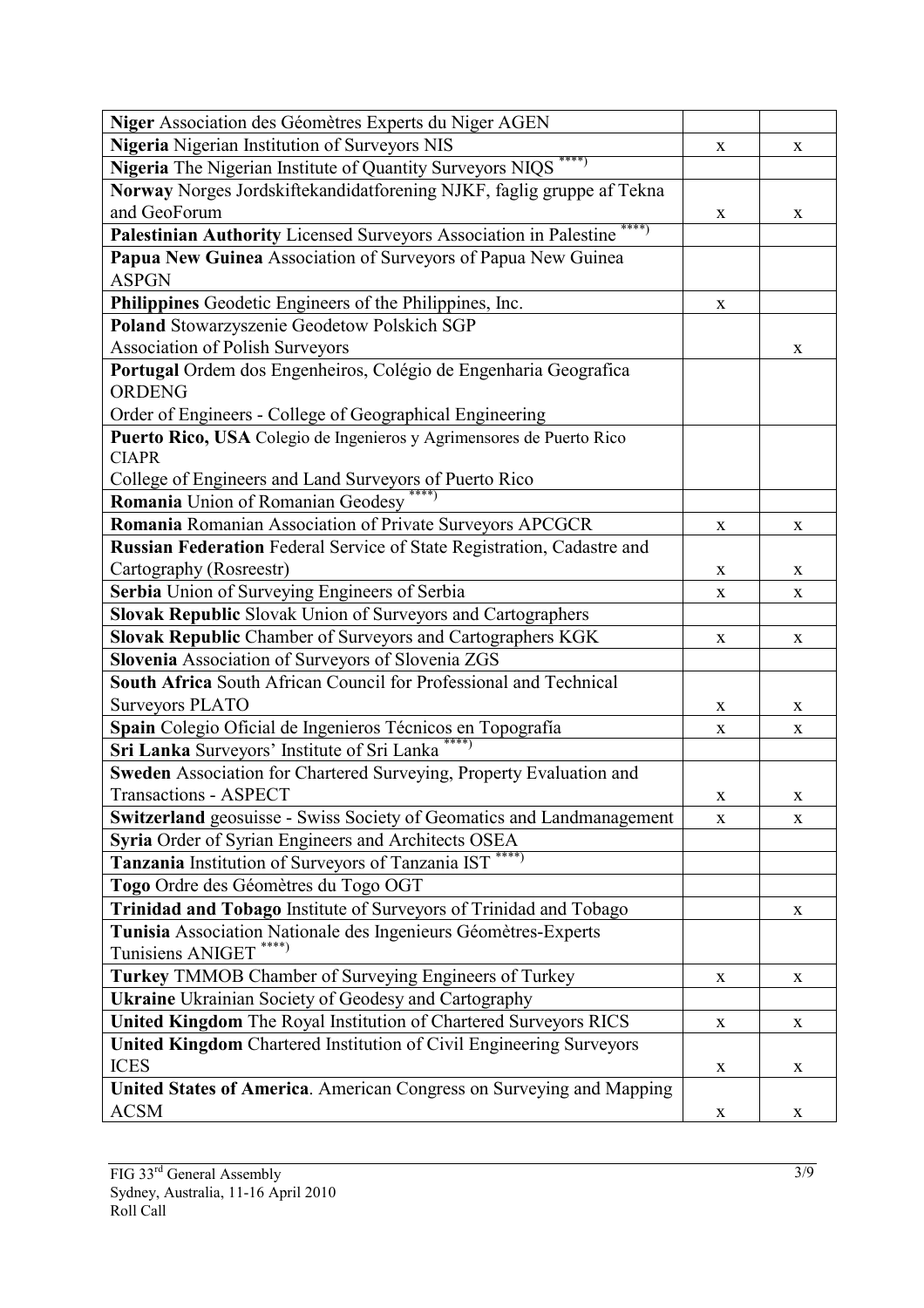| United States of America The Appraisal Institute AI                           | X   | X           |
|-------------------------------------------------------------------------------|-----|-------------|
| Uruguay Asociacion de Agrimensores del Uruguay                                |     |             |
| Vietnam Association of Geodesy, Cartography and Remote Sensing                |     |             |
| <b>VGCR</b>                                                                   |     | X           |
| Zimbabwe Survey Institute of Zimbabwe SIZ                                     |     |             |
| *) expelled 11 April 2010                                                     |     |             |
| **) membership approved 11 April 2010                                         |     |             |
| ***) membership approved 16 April 2010<br>****) no voting right 16 April 2010 | 54/ | 67(66)      |
|                                                                               | 103 | 103         |
| <b>AFFILIATES</b>                                                             |     |             |
| Afghanistan (Afghan Land Consulting Organization, ALCO)                       |     |             |
| Afghanistan (Afghanistan Information Management Services, AIMS)               |     |             |
| <b>Australia and New Zealand (ANZLIC)</b>                                     | X   | X           |
| Belgium (General Administration of the Patrimonial Documentation)             | X   | X           |
| <b>Brunei Darussalam</b> (Survey Department)                                  |     | X           |
| Cambodia (Ministry of Land Management, Urban Planning and                     |     |             |
| Construction)                                                                 |     |             |
| Chile (Servicio Hidrográfico y Oceanográfico de la Armada de Chile)           |     |             |
| Colombia (Instituto Geográfico Agustin Codazzi, IGAC)                         |     |             |
| Croatia (State Geodetic Administration of Republic of Croatia, DGU)           |     | X           |
| <b>Denmark</b> (National Survey and Cadastre, Denmark)                        |     |             |
| Fiji (Ministry of Lands and Mineral Resources)                                |     |             |
| Finland (National Land Survey of Finland)                                     | X   | X           |
| Hungary (Institute of Geodesy, Cartography and Remote Sensing, FÖMI)          | X   | $\mathbf X$ |
| <b>Iceland</b> (The Land Registry of Iceland)                                 |     |             |
| Iran (National Cartographic Center)                                           |     |             |
| Iraq, Republic of (General Directorate for Surveying, Ministry of Water       |     |             |
| Resources)                                                                    |     |             |
| <b>Israel</b> (Survey of Israel)                                              |     | X           |
| Italy (Italian Society of Photogrammetry and Topography, SIFET)               | X   | X           |
| Jordan (Department of Lands & Survey)                                         |     |             |
| Lao People's Democratic Republic (National Geographic Department)             |     |             |
| <b>Macedonia (FYROM)</b> (State Authority for Geodetic Works)                 |     |             |
| <b>Mexico</b> (National Institute of Statistics, Geography and Informatics,   |     |             |
| <b>INEGI</b> )                                                                |     |             |
| Moldova (Agency for Land Administration and Cadastre of Republic of           |     |             |
| Moldova)                                                                      |     |             |
| Mongolia (Administration of Land Affairs, Geodesy & Cartography)              |     |             |
| Namibia (Office of the Surveyor General)                                      |     |             |
| Nepal (Survey Department, Government of Nepal)                                |     |             |
| <b>Netherlands</b> (Cadastre, Land Registry and Mapping Agency)               | X   | X           |
| Norway (Norwegian Mapping and Cadastre Authority)                             | X   | X           |
| Romania (National Agency for Cadastre and Land Administration)                |     |             |
| <b>Russian Federation (Siberian State Academy of Geodesy)</b>                 |     |             |
| <b>Rwanda</b> (Ministry of Lands, Resettlement and Environment)               |     |             |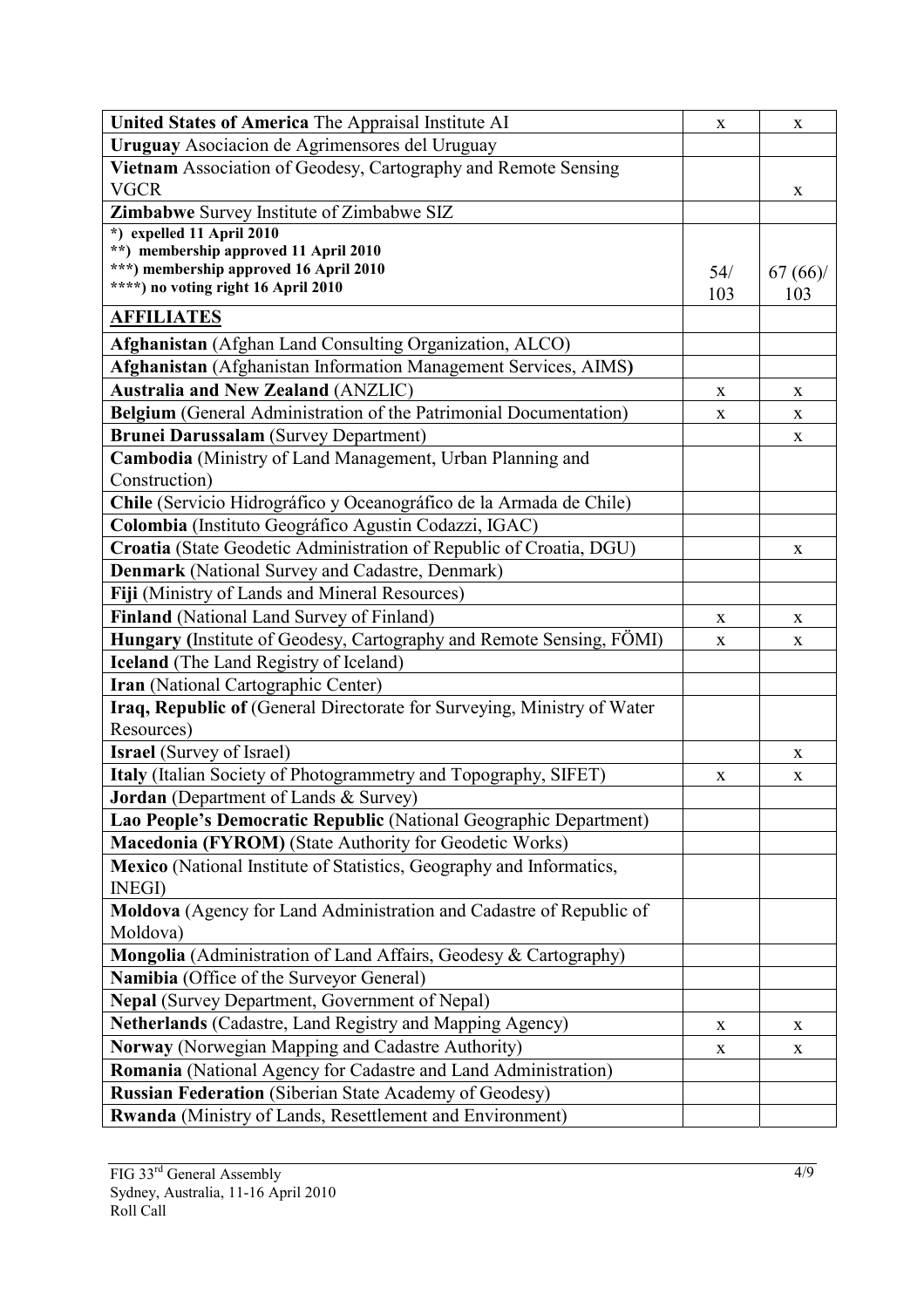| Sweden (Lantmäteriet)<br>X<br>X<br><b>Switzerland</b> (Swiss Federal Office of Topography, swisstopo)<br>X<br>X<br><b>United Arab Emirates (Surveying Department, Dubai)</b><br><b>USA</b> (NOAA, National Geodetic Survey)<br>X<br>X<br>USA (Cadastral Survey Bureau of Land Management, Dept. of the Interior,<br>BLM)<br>X<br>X<br>13/37<br>11/34<br><b>CORRESPONDENTS</b><br><b>Bahrain</b><br><b>Benin, Republic of</b><br><b>Bhutan</b><br><b>Eritrea</b><br><b>Ethiopia</b><br>X<br>Gabon<br>Guyana<br>India<br>Lesotho<br>Madagascar<br>Peru<br><b>Saint Lucia, WI</b><br>Senegal<br>Tanzania (Zanzibar)<br><b>Thailand</b><br>Tonga<br><b>Tunisia</b><br>Tuvalu<br>0/18<br>1/18<br><b>ACADEMIC MEMBERS</b><br><b>Australia</b> The University of Melbourne<br>X<br>X<br><b>Australia RMIT University</b><br>X<br>X<br><b>Australia</b> University of New South Wales<br>X<br>X<br><b>Australia</b> University of Southern Queensland<br><b>Australia</b> University of Technology Sydney<br>$\mathbf X$<br>$\mathbf X$<br>Austria BOKU, Vienna<br>X<br>X<br><b>Bahrain Arabian Gulf University</b> |
|-------------------------------------------------------------------------------------------------------------------------------------------------------------------------------------------------------------------------------------------------------------------------------------------------------------------------------------------------------------------------------------------------------------------------------------------------------------------------------------------------------------------------------------------------------------------------------------------------------------------------------------------------------------------------------------------------------------------------------------------------------------------------------------------------------------------------------------------------------------------------------------------------------------------------------------------------------------------------------------------------------------------------------------------------------------------------------------------------------------|
|                                                                                                                                                                                                                                                                                                                                                                                                                                                                                                                                                                                                                                                                                                                                                                                                                                                                                                                                                                                                                                                                                                             |
|                                                                                                                                                                                                                                                                                                                                                                                                                                                                                                                                                                                                                                                                                                                                                                                                                                                                                                                                                                                                                                                                                                             |
|                                                                                                                                                                                                                                                                                                                                                                                                                                                                                                                                                                                                                                                                                                                                                                                                                                                                                                                                                                                                                                                                                                             |
|                                                                                                                                                                                                                                                                                                                                                                                                                                                                                                                                                                                                                                                                                                                                                                                                                                                                                                                                                                                                                                                                                                             |
|                                                                                                                                                                                                                                                                                                                                                                                                                                                                                                                                                                                                                                                                                                                                                                                                                                                                                                                                                                                                                                                                                                             |
|                                                                                                                                                                                                                                                                                                                                                                                                                                                                                                                                                                                                                                                                                                                                                                                                                                                                                                                                                                                                                                                                                                             |
|                                                                                                                                                                                                                                                                                                                                                                                                                                                                                                                                                                                                                                                                                                                                                                                                                                                                                                                                                                                                                                                                                                             |
|                                                                                                                                                                                                                                                                                                                                                                                                                                                                                                                                                                                                                                                                                                                                                                                                                                                                                                                                                                                                                                                                                                             |
|                                                                                                                                                                                                                                                                                                                                                                                                                                                                                                                                                                                                                                                                                                                                                                                                                                                                                                                                                                                                                                                                                                             |
|                                                                                                                                                                                                                                                                                                                                                                                                                                                                                                                                                                                                                                                                                                                                                                                                                                                                                                                                                                                                                                                                                                             |
|                                                                                                                                                                                                                                                                                                                                                                                                                                                                                                                                                                                                                                                                                                                                                                                                                                                                                                                                                                                                                                                                                                             |
|                                                                                                                                                                                                                                                                                                                                                                                                                                                                                                                                                                                                                                                                                                                                                                                                                                                                                                                                                                                                                                                                                                             |
|                                                                                                                                                                                                                                                                                                                                                                                                                                                                                                                                                                                                                                                                                                                                                                                                                                                                                                                                                                                                                                                                                                             |
|                                                                                                                                                                                                                                                                                                                                                                                                                                                                                                                                                                                                                                                                                                                                                                                                                                                                                                                                                                                                                                                                                                             |
|                                                                                                                                                                                                                                                                                                                                                                                                                                                                                                                                                                                                                                                                                                                                                                                                                                                                                                                                                                                                                                                                                                             |
|                                                                                                                                                                                                                                                                                                                                                                                                                                                                                                                                                                                                                                                                                                                                                                                                                                                                                                                                                                                                                                                                                                             |
|                                                                                                                                                                                                                                                                                                                                                                                                                                                                                                                                                                                                                                                                                                                                                                                                                                                                                                                                                                                                                                                                                                             |
|                                                                                                                                                                                                                                                                                                                                                                                                                                                                                                                                                                                                                                                                                                                                                                                                                                                                                                                                                                                                                                                                                                             |
|                                                                                                                                                                                                                                                                                                                                                                                                                                                                                                                                                                                                                                                                                                                                                                                                                                                                                                                                                                                                                                                                                                             |
|                                                                                                                                                                                                                                                                                                                                                                                                                                                                                                                                                                                                                                                                                                                                                                                                                                                                                                                                                                                                                                                                                                             |
|                                                                                                                                                                                                                                                                                                                                                                                                                                                                                                                                                                                                                                                                                                                                                                                                                                                                                                                                                                                                                                                                                                             |
|                                                                                                                                                                                                                                                                                                                                                                                                                                                                                                                                                                                                                                                                                                                                                                                                                                                                                                                                                                                                                                                                                                             |
|                                                                                                                                                                                                                                                                                                                                                                                                                                                                                                                                                                                                                                                                                                                                                                                                                                                                                                                                                                                                                                                                                                             |
|                                                                                                                                                                                                                                                                                                                                                                                                                                                                                                                                                                                                                                                                                                                                                                                                                                                                                                                                                                                                                                                                                                             |
|                                                                                                                                                                                                                                                                                                                                                                                                                                                                                                                                                                                                                                                                                                                                                                                                                                                                                                                                                                                                                                                                                                             |
|                                                                                                                                                                                                                                                                                                                                                                                                                                                                                                                                                                                                                                                                                                                                                                                                                                                                                                                                                                                                                                                                                                             |
|                                                                                                                                                                                                                                                                                                                                                                                                                                                                                                                                                                                                                                                                                                                                                                                                                                                                                                                                                                                                                                                                                                             |
|                                                                                                                                                                                                                                                                                                                                                                                                                                                                                                                                                                                                                                                                                                                                                                                                                                                                                                                                                                                                                                                                                                             |
|                                                                                                                                                                                                                                                                                                                                                                                                                                                                                                                                                                                                                                                                                                                                                                                                                                                                                                                                                                                                                                                                                                             |
|                                                                                                                                                                                                                                                                                                                                                                                                                                                                                                                                                                                                                                                                                                                                                                                                                                                                                                                                                                                                                                                                                                             |
|                                                                                                                                                                                                                                                                                                                                                                                                                                                                                                                                                                                                                                                                                                                                                                                                                                                                                                                                                                                                                                                                                                             |
|                                                                                                                                                                                                                                                                                                                                                                                                                                                                                                                                                                                                                                                                                                                                                                                                                                                                                                                                                                                                                                                                                                             |
|                                                                                                                                                                                                                                                                                                                                                                                                                                                                                                                                                                                                                                                                                                                                                                                                                                                                                                                                                                                                                                                                                                             |
|                                                                                                                                                                                                                                                                                                                                                                                                                                                                                                                                                                                                                                                                                                                                                                                                                                                                                                                                                                                                                                                                                                             |
|                                                                                                                                                                                                                                                                                                                                                                                                                                                                                                                                                                                                                                                                                                                                                                                                                                                                                                                                                                                                                                                                                                             |
| Belgium University of Applied Sciences Kaho Sint-Lieven                                                                                                                                                                                                                                                                                                                                                                                                                                                                                                                                                                                                                                                                                                                                                                                                                                                                                                                                                                                                                                                     |
| Belgium ECAM - Haute Ecole Leonard de Vinci, Département                                                                                                                                                                                                                                                                                                                                                                                                                                                                                                                                                                                                                                                                                                                                                                                                                                                                                                                                                                                                                                                    |
| Construction<br>X<br>X                                                                                                                                                                                                                                                                                                                                                                                                                                                                                                                                                                                                                                                                                                                                                                                                                                                                                                                                                                                                                                                                                      |
| <b>Belgium</b> University of Liege, Unit of Geomatics                                                                                                                                                                                                                                                                                                                                                                                                                                                                                                                                                                                                                                                                                                                                                                                                                                                                                                                                                                                                                                                       |
| Botswana University of Botswana                                                                                                                                                                                                                                                                                                                                                                                                                                                                                                                                                                                                                                                                                                                                                                                                                                                                                                                                                                                                                                                                             |
| <b>Brazil UNISINOS</b>                                                                                                                                                                                                                                                                                                                                                                                                                                                                                                                                                                                                                                                                                                                                                                                                                                                                                                                                                                                                                                                                                      |
| <b>Canada</b> University of Calgary                                                                                                                                                                                                                                                                                                                                                                                                                                                                                                                                                                                                                                                                                                                                                                                                                                                                                                                                                                                                                                                                         |
| <b>Canada University of New Brunswick</b>                                                                                                                                                                                                                                                                                                                                                                                                                                                                                                                                                                                                                                                                                                                                                                                                                                                                                                                                                                                                                                                                   |
| Canada Université Laval<br>X<br>X                                                                                                                                                                                                                                                                                                                                                                                                                                                                                                                                                                                                                                                                                                                                                                                                                                                                                                                                                                                                                                                                           |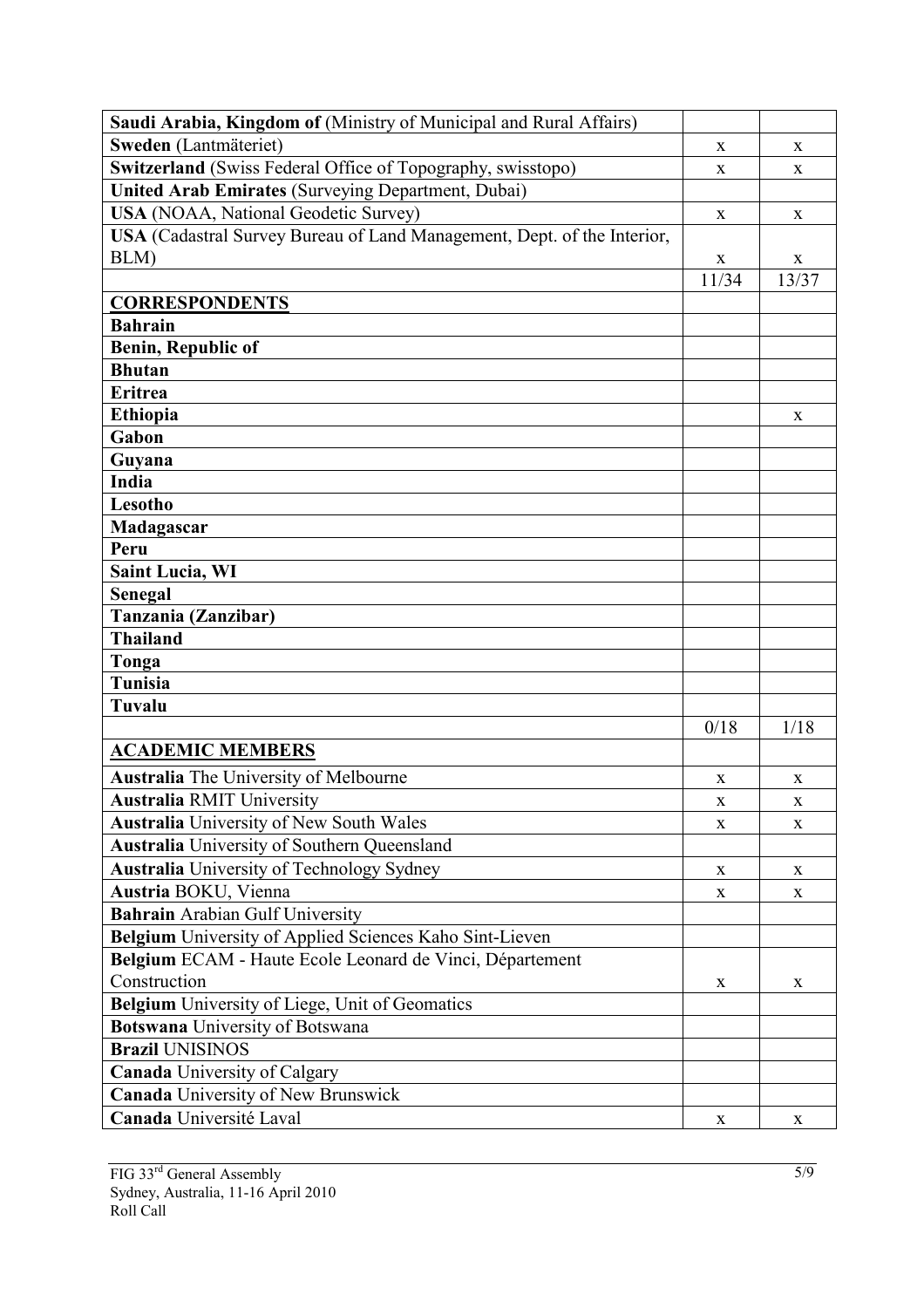| Chile Universidad de Concepcion                                         |             |             |
|-------------------------------------------------------------------------|-------------|-------------|
| China Renmin University of China, School of Public Administration       |             |             |
| Colombia Universidad Distrital, Facultad de Ingenieria                  |             |             |
| Colombia Universidad Distrital, Facultad del Medio Ambiente y Recursos  |             |             |
| Naturales                                                               |             |             |
| <b>Croatia</b> University of Zagreb                                     |             |             |
| <b>Czech Republic Brno University of Technology</b>                     |             |             |
| <b>Denmark Aalborg University</b>                                       | X           | X           |
| <b>Egypt National Water Research Center</b>                             | X           | $\mathbf X$ |
| <b>Egypt</b> National Research Institute of Astronomy & Geophysics      |             |             |
| Ethiopia Institute of Land Administration, Bahir Dar University         | X           | $\mathbf X$ |
| Finland Aalto University School of Science and Technology               | X           | X           |
| Finland Helsinki Metropolia University of Applied Sciences              |             |             |
| France Ecole Supérieure des Géomètres et Topographes                    |             |             |
| Germany Technische Universität München                                  |             |             |
| <b>Germany Anhalt University of Applied Sciences</b>                    |             |             |
| Germany University of Applied Sciences Oldenburg/Ostfriesland/          |             |             |
| Wilhemshaven                                                            |             |             |
| Germany Technische Universität Berlin                                   | X           | X           |
| Germany Center for Soil Protection and Land Use Policy                  | X           | X           |
| Ghana University of Mines and Technology (UMaT)                         | $\mathbf X$ | X           |
| Greece National Technical University of Athens NTUA                     | X           | $\mathbf X$ |
| Greece Technological Educational Institute of Athens                    |             |             |
| Hong Kong SAR, China The Hong Kong Polytechnic University               |             |             |
| <b>Hungary</b> University of West Hungary                               | X           | X           |
| <b>Ireland Dublin Institute of Technology</b>                           |             |             |
| <b>Israel</b> Technion - Israel Institute of Technology                 | $\mathbf X$ | X           |
| Jamaica University of Technology Jamaica                                |             |             |
| Kenya University of Nairobi                                             |             |             |
| Latvia Riga Technical University                                        |             |             |
| Lithuania Vilnius Gediminas Technical University                        |             |             |
| Lithuania Lithuanian University of Agriculture                          |             |             |
| Malaysia Universiti Teknologi Malaysia, Department of Geomatics         |             |             |
| Engineering                                                             | $\mathbf X$ | X           |
| Mexico Universidad Autónoma de Nuevo León                               | X           | X           |
| <b>Nepal Land Management Training Centre</b>                            |             |             |
| Netherlands ITC International Institute for Geo-Information Science and |             |             |
| Earth Observation                                                       | X           | X           |
| New Zealand University of Otago                                         | X           | X           |
| Nigeria University of Lagos                                             | X           | X           |
| Nigeria Nnandi Azikiwe University                                       |             |             |
| Norway Agricultural University of Norway, Dept. of Land Use and         |             |             |
| Landscape Planning                                                      |             |             |
| Norway Norwegian University of Life Sciences, Department of             |             |             |
| Mathematical Sciences and Technology                                    |             |             |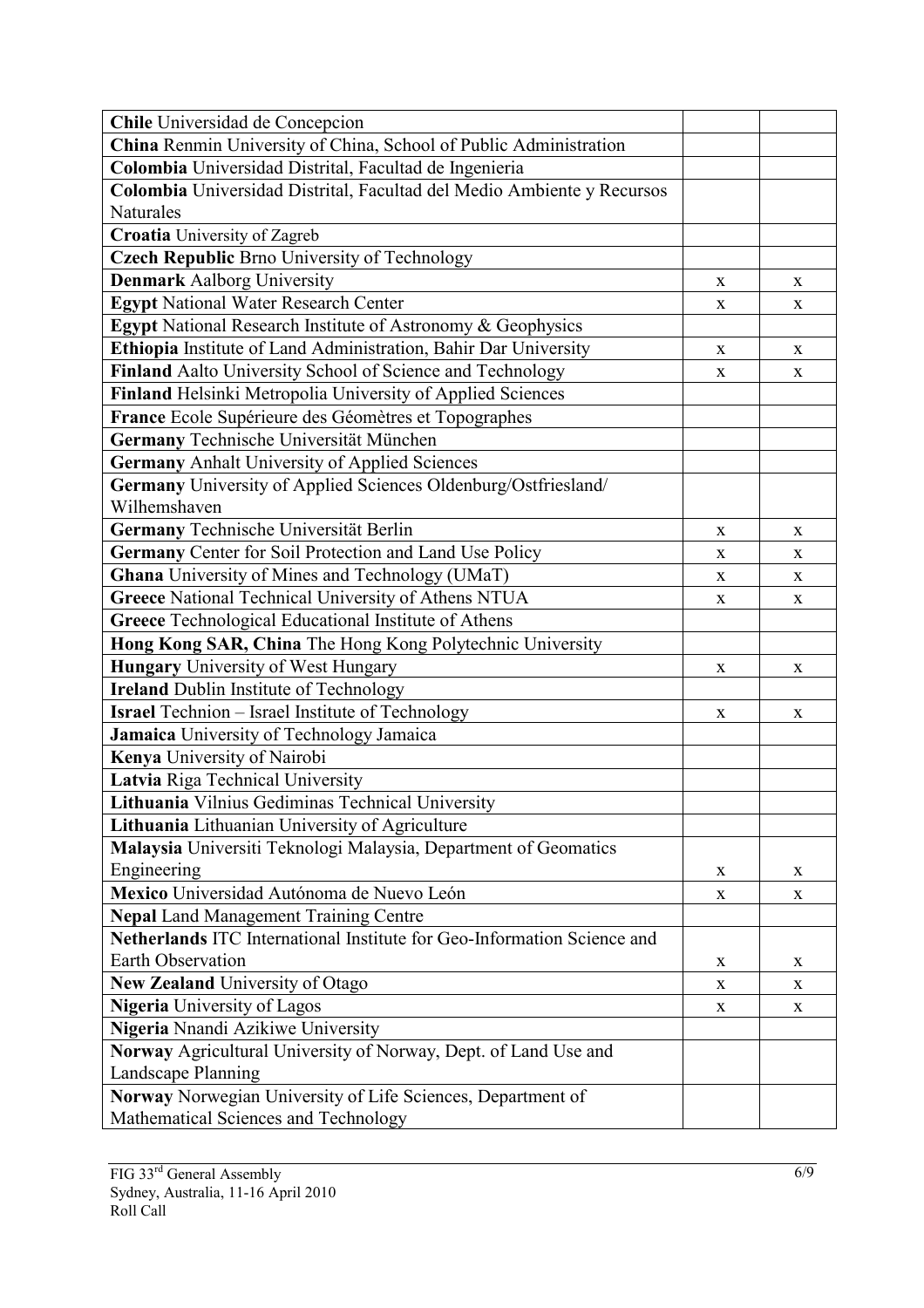| Palestine Authority Palestine Polytechnic University<br>Poland Agricultural University of Krakow<br>Puerto Rico, USA Universidad de Puerto Rico<br>Puerto Rico, USA Polytechnic University of Puerto Rico<br>Romania "Dunarea de Jos" University Galati<br>Romania 1 Decembrie 1918 University of Alba Iulia<br><b>Russian Federation Moscow State University of Geodesy and</b><br>Cartography, Economic and Land Management<br>Russian Federation State University of Land Use Planning<br>Serbia University of Novi Sad, Faculty of Technical Sciences<br><b>Singapore National University of Singapore</b><br>Slovenia University of Ljubljana<br>South Africa University of Cape Town<br>X<br>X<br>Spain Universidad Politécnica de Madrid<br>$\mathbf X$<br>X<br>Spain Universidade de Santiago de Compostela<br>Spain Institut de Géomàtica, Castelldefels<br><b>Sweden Lund University LTH</b><br><b>Sweden</b> Royal Institute of Technology<br>Switzerland University of Applied Sciences Northwestern Switzerland<br>Tanzania Ardhi University<br><b>Turkey Istanbul Technical University</b><br>X<br>X<br><b>United Kingdom Kingston University</b><br><b>United Kingdom Newcastle University</b><br>United Kingdom The University of Nottingham<br>X<br>X<br><b>United Kingdom Oxford Brookes University</b><br><b>United Kingdom Reading University</b><br><b>United Kingdom Sheffield Hallam University</b><br>United Kingdom The College of Estate Management<br>X<br>X<br><b>United Kingdom University College London</b><br>United Kingdom University of the West of England<br><b>USA</b> New Mexico State University<br>X<br>X<br><b>USA Pennsylvania State University</b><br>USA Texas A&M University - Corpus Christi<br><b>USA</b> University of Houston<br>West Indies University of the West Indies<br>$\mathbf X$<br>$\mathbf{X}$<br>30/89<br>30/89<br><b>CORPORATE MEMBERS</b><br><b>Platinum level</b><br><b>Bentley Systems</b><br>Environmental Systems Research Institute, Inc. (ESRI)<br>X<br>X<br><b>Intergraph Mapping and Geospatial Solutions</b><br>Leica Geosystems AG<br>X<br>X<br><b>TOPCON Co</b><br>X<br>X | <b>Oceania</b> University of the South Pacific | X | X |
|------------------------------------------------------------------------------------------------------------------------------------------------------------------------------------------------------------------------------------------------------------------------------------------------------------------------------------------------------------------------------------------------------------------------------------------------------------------------------------------------------------------------------------------------------------------------------------------------------------------------------------------------------------------------------------------------------------------------------------------------------------------------------------------------------------------------------------------------------------------------------------------------------------------------------------------------------------------------------------------------------------------------------------------------------------------------------------------------------------------------------------------------------------------------------------------------------------------------------------------------------------------------------------------------------------------------------------------------------------------------------------------------------------------------------------------------------------------------------------------------------------------------------------------------------------------------------------------------------------------------------------------------------------------------------------------------------------------------------------------------------------------------------------------------------------------------------------------------------------------------------------------------------------------------------------------------------------------------------------------------------------------------------------------------------------------------------------------------------------------------------------------------------|------------------------------------------------|---|---|
|                                                                                                                                                                                                                                                                                                                                                                                                                                                                                                                                                                                                                                                                                                                                                                                                                                                                                                                                                                                                                                                                                                                                                                                                                                                                                                                                                                                                                                                                                                                                                                                                                                                                                                                                                                                                                                                                                                                                                                                                                                                                                                                                                      |                                                |   |   |
|                                                                                                                                                                                                                                                                                                                                                                                                                                                                                                                                                                                                                                                                                                                                                                                                                                                                                                                                                                                                                                                                                                                                                                                                                                                                                                                                                                                                                                                                                                                                                                                                                                                                                                                                                                                                                                                                                                                                                                                                                                                                                                                                                      |                                                |   |   |
|                                                                                                                                                                                                                                                                                                                                                                                                                                                                                                                                                                                                                                                                                                                                                                                                                                                                                                                                                                                                                                                                                                                                                                                                                                                                                                                                                                                                                                                                                                                                                                                                                                                                                                                                                                                                                                                                                                                                                                                                                                                                                                                                                      |                                                |   |   |
|                                                                                                                                                                                                                                                                                                                                                                                                                                                                                                                                                                                                                                                                                                                                                                                                                                                                                                                                                                                                                                                                                                                                                                                                                                                                                                                                                                                                                                                                                                                                                                                                                                                                                                                                                                                                                                                                                                                                                                                                                                                                                                                                                      |                                                |   |   |
|                                                                                                                                                                                                                                                                                                                                                                                                                                                                                                                                                                                                                                                                                                                                                                                                                                                                                                                                                                                                                                                                                                                                                                                                                                                                                                                                                                                                                                                                                                                                                                                                                                                                                                                                                                                                                                                                                                                                                                                                                                                                                                                                                      |                                                |   |   |
|                                                                                                                                                                                                                                                                                                                                                                                                                                                                                                                                                                                                                                                                                                                                                                                                                                                                                                                                                                                                                                                                                                                                                                                                                                                                                                                                                                                                                                                                                                                                                                                                                                                                                                                                                                                                                                                                                                                                                                                                                                                                                                                                                      |                                                |   |   |
|                                                                                                                                                                                                                                                                                                                                                                                                                                                                                                                                                                                                                                                                                                                                                                                                                                                                                                                                                                                                                                                                                                                                                                                                                                                                                                                                                                                                                                                                                                                                                                                                                                                                                                                                                                                                                                                                                                                                                                                                                                                                                                                                                      |                                                |   |   |
|                                                                                                                                                                                                                                                                                                                                                                                                                                                                                                                                                                                                                                                                                                                                                                                                                                                                                                                                                                                                                                                                                                                                                                                                                                                                                                                                                                                                                                                                                                                                                                                                                                                                                                                                                                                                                                                                                                                                                                                                                                                                                                                                                      |                                                |   |   |
|                                                                                                                                                                                                                                                                                                                                                                                                                                                                                                                                                                                                                                                                                                                                                                                                                                                                                                                                                                                                                                                                                                                                                                                                                                                                                                                                                                                                                                                                                                                                                                                                                                                                                                                                                                                                                                                                                                                                                                                                                                                                                                                                                      |                                                |   |   |
|                                                                                                                                                                                                                                                                                                                                                                                                                                                                                                                                                                                                                                                                                                                                                                                                                                                                                                                                                                                                                                                                                                                                                                                                                                                                                                                                                                                                                                                                                                                                                                                                                                                                                                                                                                                                                                                                                                                                                                                                                                                                                                                                                      |                                                |   |   |
|                                                                                                                                                                                                                                                                                                                                                                                                                                                                                                                                                                                                                                                                                                                                                                                                                                                                                                                                                                                                                                                                                                                                                                                                                                                                                                                                                                                                                                                                                                                                                                                                                                                                                                                                                                                                                                                                                                                                                                                                                                                                                                                                                      |                                                |   |   |
|                                                                                                                                                                                                                                                                                                                                                                                                                                                                                                                                                                                                                                                                                                                                                                                                                                                                                                                                                                                                                                                                                                                                                                                                                                                                                                                                                                                                                                                                                                                                                                                                                                                                                                                                                                                                                                                                                                                                                                                                                                                                                                                                                      |                                                |   |   |
|                                                                                                                                                                                                                                                                                                                                                                                                                                                                                                                                                                                                                                                                                                                                                                                                                                                                                                                                                                                                                                                                                                                                                                                                                                                                                                                                                                                                                                                                                                                                                                                                                                                                                                                                                                                                                                                                                                                                                                                                                                                                                                                                                      |                                                |   |   |
|                                                                                                                                                                                                                                                                                                                                                                                                                                                                                                                                                                                                                                                                                                                                                                                                                                                                                                                                                                                                                                                                                                                                                                                                                                                                                                                                                                                                                                                                                                                                                                                                                                                                                                                                                                                                                                                                                                                                                                                                                                                                                                                                                      |                                                |   |   |
|                                                                                                                                                                                                                                                                                                                                                                                                                                                                                                                                                                                                                                                                                                                                                                                                                                                                                                                                                                                                                                                                                                                                                                                                                                                                                                                                                                                                                                                                                                                                                                                                                                                                                                                                                                                                                                                                                                                                                                                                                                                                                                                                                      |                                                |   |   |
|                                                                                                                                                                                                                                                                                                                                                                                                                                                                                                                                                                                                                                                                                                                                                                                                                                                                                                                                                                                                                                                                                                                                                                                                                                                                                                                                                                                                                                                                                                                                                                                                                                                                                                                                                                                                                                                                                                                                                                                                                                                                                                                                                      |                                                |   |   |
|                                                                                                                                                                                                                                                                                                                                                                                                                                                                                                                                                                                                                                                                                                                                                                                                                                                                                                                                                                                                                                                                                                                                                                                                                                                                                                                                                                                                                                                                                                                                                                                                                                                                                                                                                                                                                                                                                                                                                                                                                                                                                                                                                      |                                                |   |   |
|                                                                                                                                                                                                                                                                                                                                                                                                                                                                                                                                                                                                                                                                                                                                                                                                                                                                                                                                                                                                                                                                                                                                                                                                                                                                                                                                                                                                                                                                                                                                                                                                                                                                                                                                                                                                                                                                                                                                                                                                                                                                                                                                                      |                                                |   |   |
|                                                                                                                                                                                                                                                                                                                                                                                                                                                                                                                                                                                                                                                                                                                                                                                                                                                                                                                                                                                                                                                                                                                                                                                                                                                                                                                                                                                                                                                                                                                                                                                                                                                                                                                                                                                                                                                                                                                                                                                                                                                                                                                                                      |                                                |   |   |
|                                                                                                                                                                                                                                                                                                                                                                                                                                                                                                                                                                                                                                                                                                                                                                                                                                                                                                                                                                                                                                                                                                                                                                                                                                                                                                                                                                                                                                                                                                                                                                                                                                                                                                                                                                                                                                                                                                                                                                                                                                                                                                                                                      |                                                |   |   |
|                                                                                                                                                                                                                                                                                                                                                                                                                                                                                                                                                                                                                                                                                                                                                                                                                                                                                                                                                                                                                                                                                                                                                                                                                                                                                                                                                                                                                                                                                                                                                                                                                                                                                                                                                                                                                                                                                                                                                                                                                                                                                                                                                      |                                                |   |   |
|                                                                                                                                                                                                                                                                                                                                                                                                                                                                                                                                                                                                                                                                                                                                                                                                                                                                                                                                                                                                                                                                                                                                                                                                                                                                                                                                                                                                                                                                                                                                                                                                                                                                                                                                                                                                                                                                                                                                                                                                                                                                                                                                                      |                                                |   |   |
|                                                                                                                                                                                                                                                                                                                                                                                                                                                                                                                                                                                                                                                                                                                                                                                                                                                                                                                                                                                                                                                                                                                                                                                                                                                                                                                                                                                                                                                                                                                                                                                                                                                                                                                                                                                                                                                                                                                                                                                                                                                                                                                                                      |                                                |   |   |
|                                                                                                                                                                                                                                                                                                                                                                                                                                                                                                                                                                                                                                                                                                                                                                                                                                                                                                                                                                                                                                                                                                                                                                                                                                                                                                                                                                                                                                                                                                                                                                                                                                                                                                                                                                                                                                                                                                                                                                                                                                                                                                                                                      |                                                |   |   |
|                                                                                                                                                                                                                                                                                                                                                                                                                                                                                                                                                                                                                                                                                                                                                                                                                                                                                                                                                                                                                                                                                                                                                                                                                                                                                                                                                                                                                                                                                                                                                                                                                                                                                                                                                                                                                                                                                                                                                                                                                                                                                                                                                      |                                                |   |   |
|                                                                                                                                                                                                                                                                                                                                                                                                                                                                                                                                                                                                                                                                                                                                                                                                                                                                                                                                                                                                                                                                                                                                                                                                                                                                                                                                                                                                                                                                                                                                                                                                                                                                                                                                                                                                                                                                                                                                                                                                                                                                                                                                                      |                                                |   |   |
|                                                                                                                                                                                                                                                                                                                                                                                                                                                                                                                                                                                                                                                                                                                                                                                                                                                                                                                                                                                                                                                                                                                                                                                                                                                                                                                                                                                                                                                                                                                                                                                                                                                                                                                                                                                                                                                                                                                                                                                                                                                                                                                                                      |                                                |   |   |
|                                                                                                                                                                                                                                                                                                                                                                                                                                                                                                                                                                                                                                                                                                                                                                                                                                                                                                                                                                                                                                                                                                                                                                                                                                                                                                                                                                                                                                                                                                                                                                                                                                                                                                                                                                                                                                                                                                                                                                                                                                                                                                                                                      |                                                |   |   |
|                                                                                                                                                                                                                                                                                                                                                                                                                                                                                                                                                                                                                                                                                                                                                                                                                                                                                                                                                                                                                                                                                                                                                                                                                                                                                                                                                                                                                                                                                                                                                                                                                                                                                                                                                                                                                                                                                                                                                                                                                                                                                                                                                      |                                                |   |   |
|                                                                                                                                                                                                                                                                                                                                                                                                                                                                                                                                                                                                                                                                                                                                                                                                                                                                                                                                                                                                                                                                                                                                                                                                                                                                                                                                                                                                                                                                                                                                                                                                                                                                                                                                                                                                                                                                                                                                                                                                                                                                                                                                                      |                                                |   |   |
|                                                                                                                                                                                                                                                                                                                                                                                                                                                                                                                                                                                                                                                                                                                                                                                                                                                                                                                                                                                                                                                                                                                                                                                                                                                                                                                                                                                                                                                                                                                                                                                                                                                                                                                                                                                                                                                                                                                                                                                                                                                                                                                                                      |                                                |   |   |
|                                                                                                                                                                                                                                                                                                                                                                                                                                                                                                                                                                                                                                                                                                                                                                                                                                                                                                                                                                                                                                                                                                                                                                                                                                                                                                                                                                                                                                                                                                                                                                                                                                                                                                                                                                                                                                                                                                                                                                                                                                                                                                                                                      |                                                |   |   |
|                                                                                                                                                                                                                                                                                                                                                                                                                                                                                                                                                                                                                                                                                                                                                                                                                                                                                                                                                                                                                                                                                                                                                                                                                                                                                                                                                                                                                                                                                                                                                                                                                                                                                                                                                                                                                                                                                                                                                                                                                                                                                                                                                      |                                                |   |   |
|                                                                                                                                                                                                                                                                                                                                                                                                                                                                                                                                                                                                                                                                                                                                                                                                                                                                                                                                                                                                                                                                                                                                                                                                                                                                                                                                                                                                                                                                                                                                                                                                                                                                                                                                                                                                                                                                                                                                                                                                                                                                                                                                                      |                                                |   |   |
|                                                                                                                                                                                                                                                                                                                                                                                                                                                                                                                                                                                                                                                                                                                                                                                                                                                                                                                                                                                                                                                                                                                                                                                                                                                                                                                                                                                                                                                                                                                                                                                                                                                                                                                                                                                                                                                                                                                                                                                                                                                                                                                                                      |                                                |   |   |
|                                                                                                                                                                                                                                                                                                                                                                                                                                                                                                                                                                                                                                                                                                                                                                                                                                                                                                                                                                                                                                                                                                                                                                                                                                                                                                                                                                                                                                                                                                                                                                                                                                                                                                                                                                                                                                                                                                                                                                                                                                                                                                                                                      |                                                |   |   |
|                                                                                                                                                                                                                                                                                                                                                                                                                                                                                                                                                                                                                                                                                                                                                                                                                                                                                                                                                                                                                                                                                                                                                                                                                                                                                                                                                                                                                                                                                                                                                                                                                                                                                                                                                                                                                                                                                                                                                                                                                                                                                                                                                      |                                                |   |   |
|                                                                                                                                                                                                                                                                                                                                                                                                                                                                                                                                                                                                                                                                                                                                                                                                                                                                                                                                                                                                                                                                                                                                                                                                                                                                                                                                                                                                                                                                                                                                                                                                                                                                                                                                                                                                                                                                                                                                                                                                                                                                                                                                                      |                                                |   |   |
|                                                                                                                                                                                                                                                                                                                                                                                                                                                                                                                                                                                                                                                                                                                                                                                                                                                                                                                                                                                                                                                                                                                                                                                                                                                                                                                                                                                                                                                                                                                                                                                                                                                                                                                                                                                                                                                                                                                                                                                                                                                                                                                                                      |                                                |   |   |
|                                                                                                                                                                                                                                                                                                                                                                                                                                                                                                                                                                                                                                                                                                                                                                                                                                                                                                                                                                                                                                                                                                                                                                                                                                                                                                                                                                                                                                                                                                                                                                                                                                                                                                                                                                                                                                                                                                                                                                                                                                                                                                                                                      |                                                |   |   |
|                                                                                                                                                                                                                                                                                                                                                                                                                                                                                                                                                                                                                                                                                                                                                                                                                                                                                                                                                                                                                                                                                                                                                                                                                                                                                                                                                                                                                                                                                                                                                                                                                                                                                                                                                                                                                                                                                                                                                                                                                                                                                                                                                      |                                                |   |   |
|                                                                                                                                                                                                                                                                                                                                                                                                                                                                                                                                                                                                                                                                                                                                                                                                                                                                                                                                                                                                                                                                                                                                                                                                                                                                                                                                                                                                                                                                                                                                                                                                                                                                                                                                                                                                                                                                                                                                                                                                                                                                                                                                                      |                                                |   |   |
|                                                                                                                                                                                                                                                                                                                                                                                                                                                                                                                                                                                                                                                                                                                                                                                                                                                                                                                                                                                                                                                                                                                                                                                                                                                                                                                                                                                                                                                                                                                                                                                                                                                                                                                                                                                                                                                                                                                                                                                                                                                                                                                                                      |                                                |   |   |
|                                                                                                                                                                                                                                                                                                                                                                                                                                                                                                                                                                                                                                                                                                                                                                                                                                                                                                                                                                                                                                                                                                                                                                                                                                                                                                                                                                                                                                                                                                                                                                                                                                                                                                                                                                                                                                                                                                                                                                                                                                                                                                                                                      | Trimble Navigation Ltd.                        |   |   |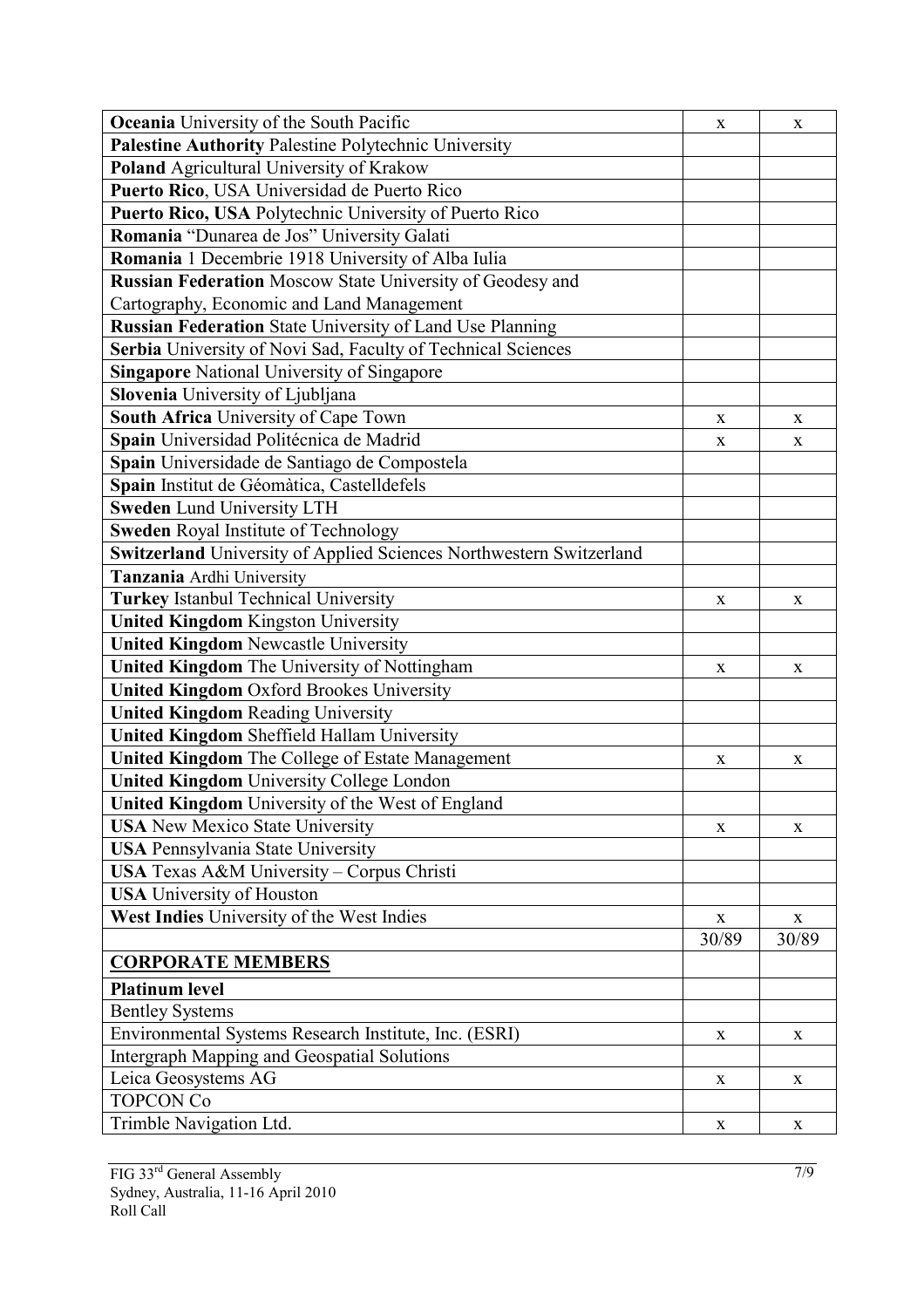| <b>Gold level</b>                                                 |             |             |
|-------------------------------------------------------------------|-------------|-------------|
| Sokkia Co Ltd                                                     |             |             |
| <b>Silver level</b>                                               |             |             |
| <b>Blom ASA</b>                                                   | X           | X           |
| <b>COWIA/S</b>                                                    | X           | X           |
| Geoweb S.p.A.                                                     |             |             |
| Grontmij nv                                                       |             |             |
| Magellan Navigation                                               |             |             |
| <b>Bronze level</b>                                               |             |             |
| AED-SICAD Aktiengesellschaft                                      |             |             |
| Eimar Arabia Real Estate Development Co. Ltd.                     |             |             |
| GIM International - Geomares Publishing                           | X           | X           |
| <b>IGN France International</b>                                   |             |             |
| Mason Land Surveys Limited                                        |             |             |
| SEDIC - Sudan Engineering and Digital Information Center          |             |             |
| <b>Basic level</b>                                                |             |             |
| Derinsu Underwater Engineering Ltd.                               |             |             |
| Geo:connexion Ltd                                                 |             |             |
| <b>GEOEXPERT</b>                                                  | X           | $\mathbf X$ |
| GeoInformatics                                                    |             |             |
| Geotrilho Topografia Engenharia e Projecto Ida                    |             |             |
| Institut Cartogràfic de Catalunya                                 |             |             |
| International Land Systems (ILS), Inc.                            | X           | X           |
| LKN Earth Research & Consulting                                   | X           | X           |
| P. V. Publications Ltd                                            |             |             |
| <b>Regional level</b>                                             |             |             |
| Associated Surveyors (Pvt.) Ltd                                   |             |             |
| <b>Cameroon Engineering</b>                                       |             |             |
| Coordinates Magazine                                              | X           | X           |
| Al-Mutakamilah Real Estate (Cityplex)                             |             |             |
| Galileo Instruments, Inc.                                         |             |             |
| Deutsche Gesellschaft für Technische Zusammenarbeit (GTZ) GmbH    |             |             |
| <b>ORBITS</b> Engineering Firm                                    |             |             |
| SEPRET (Société des Etudes de Projets et Réalisation des Travaux) |             |             |
|                                                                   | 10/35       | 10/35       |
| <b>HONORARY PRESIDENTS</b>                                        |             |             |
| Robert W. Foster                                                  | X           | X           |
| Earl James                                                        | X           | X           |
|                                                                   |             |             |
| <b>HONORARY MEMBERS</b>                                           |             |             |
| Ken Allred                                                        | $\mathbf X$ | $\mathbf X$ |
| John Curdie                                                       | X           | $\mathbf X$ |
| Jan de Graeve                                                     | X           | X           |
| Jerome C. Ives                                                    | $\mathbf X$ | $\mathbf X$ |
| Jürg Kaufmann                                                     | $\mathbf X$ | $\mathbf X$ |
| Grahame Lindsay                                                   | $\mathbf X$ | $\mathbf X$ |
|                                                                   |             |             |